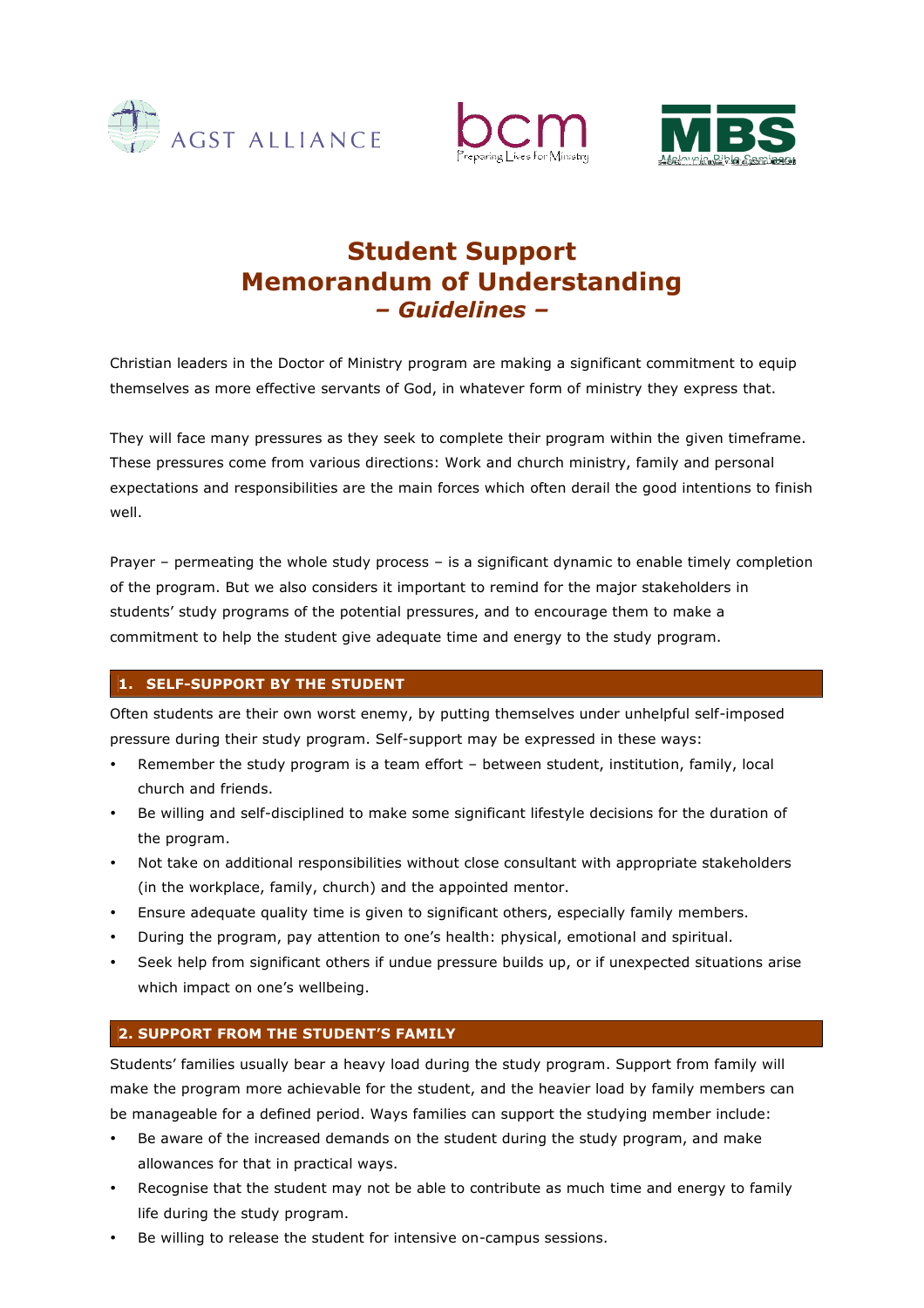#### **3. SUPPORT FROM THE STUDENT'S CHURCH/ORGANISATION**

Support from church/organisation leaders and colleagues may be expressed in these sorts of ways:

- Release time for the student to attend the on-campus sessions of modules and intensive supervisory periods.
- Allocate a reduced workload for the duration of the program outside the dates of the oncampus sessions of modules.
- Grant partial or full research/study leave or a sabbatical for at least some of the time the student is working on the thesis/dissertation phase of the program. This will enable the student to give more focused effort.
- Provide financial support. This may include keeping the student on full/partial salary, and/or grants for program-related costs (e.g. course fees, travel and accommodation assistance for on-campus sessions, books/resources allowance).
- Provide special friendship, encouragement and practical help to the student's family.

#### **4. SUPPORT FROM AGST ALLIANCE/BCM/MBS**

We in AGST Alliance/BCM/MBS recognise our responsibility to help the student complete the program too. We want to see students graduating, and with good results. To enhance this, we will commit ourselves to our students in these ways:

- Ensure adequate academic support for students during their program.
- Ensure courses are spaced realistically through the year for students to be able to complete the requirements with reasonable time and effort.
- Point students to the availability of the resources required for their programs.
- Provide clear channels for students to use in the event of problems/concerns about aspects of their program and/or DMin program faculty and personnel.
- Encourage the appointment of a local mentor/accountability partner for each student. This is someone who will
	- meet regularly with the student to review progress, support and encourage;
	- act as an advocate for the student with the student's workplace and local church, as required;
	- liaise and advocate with the student's family as necessary;
	- be a 'doorkeeper' to help the student decide on what invitations for ministry/teaching to accept;
	- be an advocate to AGST Alliance/BCM/MBS to ensure that the student's needs are being properly addressed.

It is crucial that applicants to the DMin program take time with their family, their church/ organisation supervisors, colleagues, and/or other appropriate leaders, to discuss the implications of being in the program, and the likely impact it will have for them, their family and their church/organisation. We trust that there will be mutual agreement between the various stakeholders that it 'seems good to them and the Holy Spirit' for the student to pursue this educational opportunity.